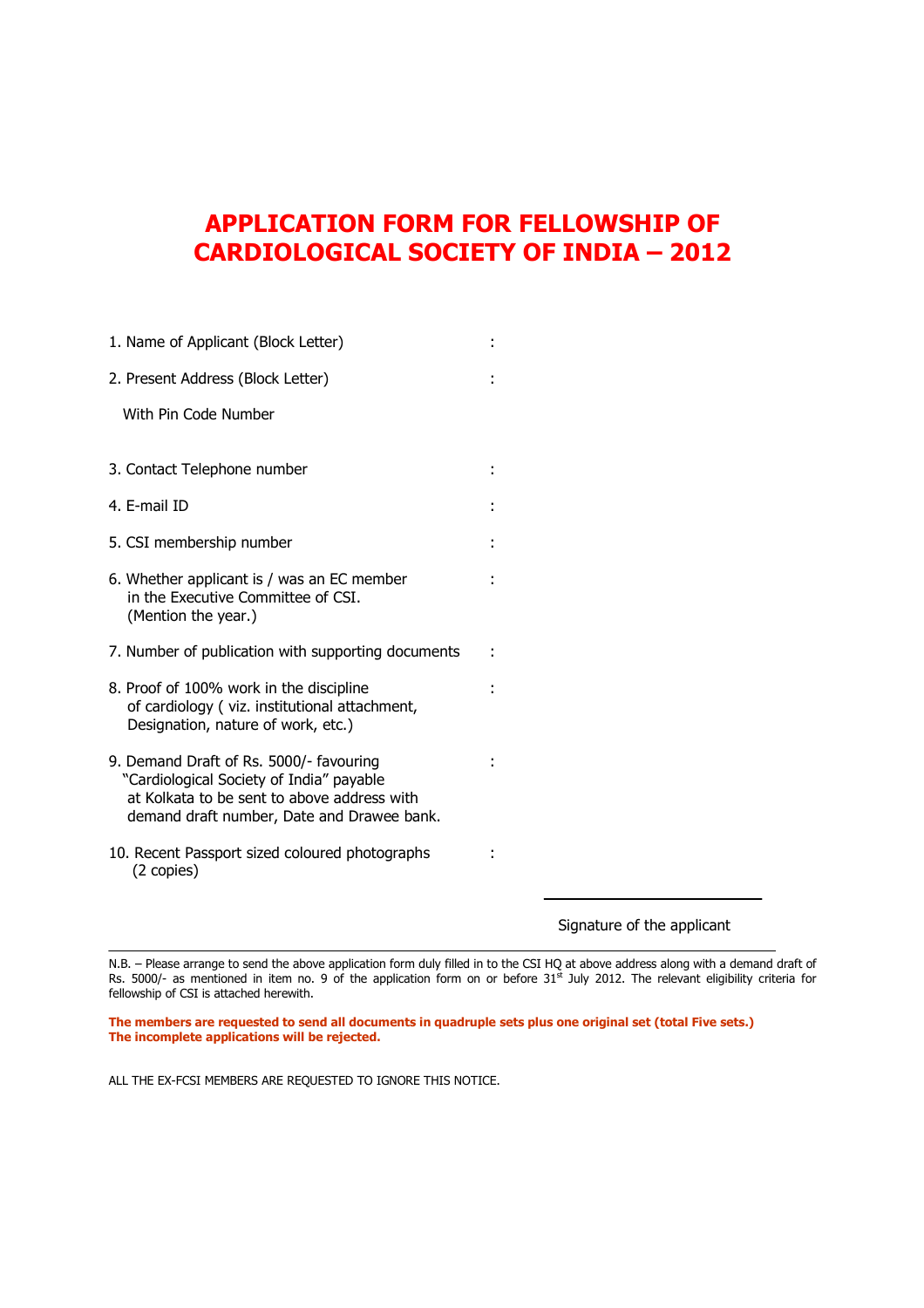**Date** 

**From: Dr.** 

**Address:** 

**To, The General Secretary, Cardiological Society of India Indian Heart House, P-60, C.I.T road, Scheme VIIM Kankurgachi, Kolkata – 700 054.** 

#### **Dear Sir,**

In response to circular dated 02.06.2012 for Fellowship of CSI, please find enclosed herewith the application form duly filled in.

Also please find enclosed the demand draft no.

Date **for Rs. 5000/-** drawn on

Bank for your needful.

Thanking you,

Yours sincerely,

Signature of the Applicant. CSI Membership No.

Encl. As above

NB: The circular date was erroneously printed as 02.06.2011 on the hard copy of this covering letter sent to all CSI Members. The circular date should be 02.06.2012.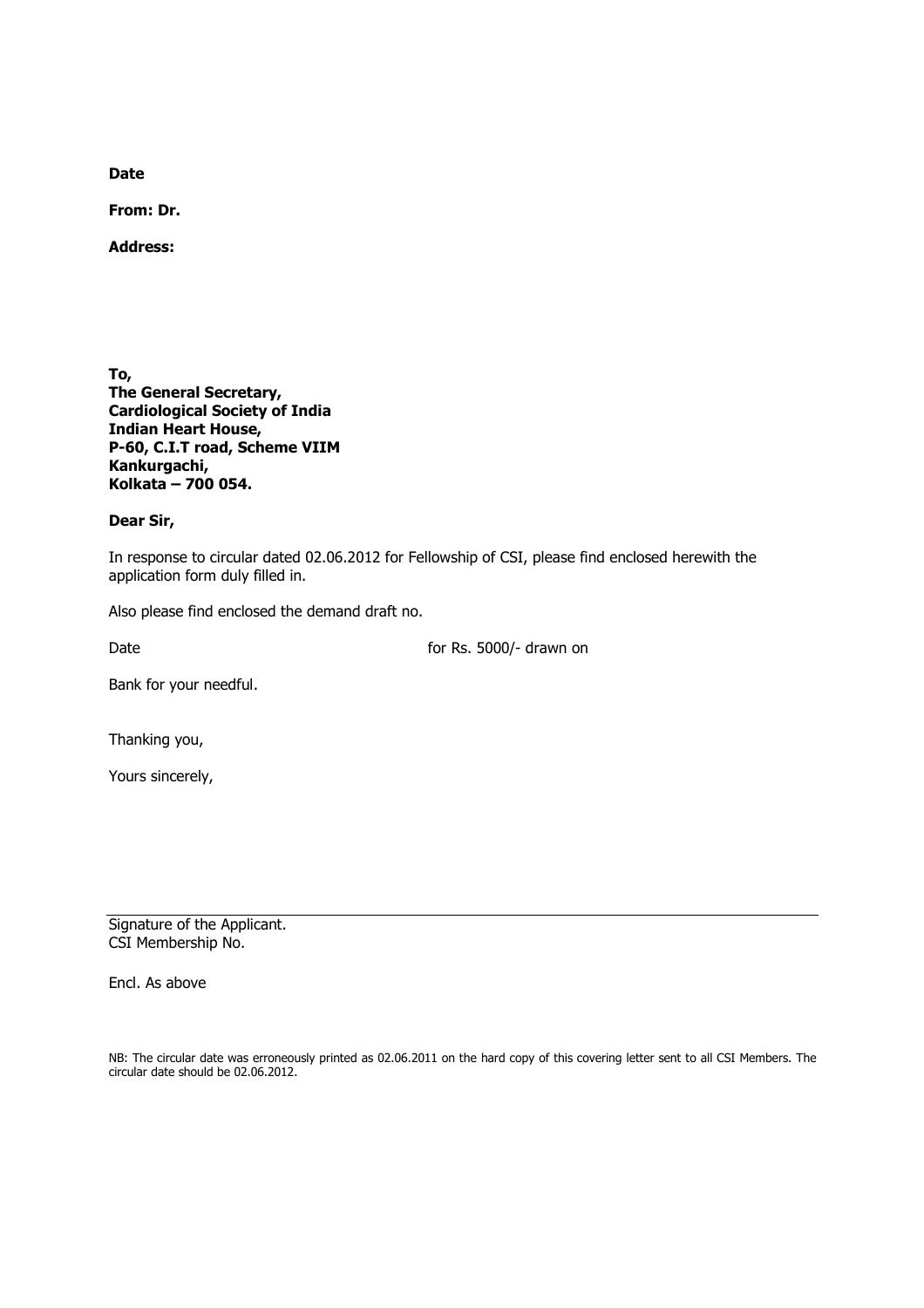# **FELLOWSHIP OF CSI**

## **Eligibility:**

Following criteria will apply (anyone):

- 1. All past Presidents of CSI,
- 2. All past Secretaries of CSI,
- 3. Those who have served for more than 5 years in the Executive committee of CSI,
- 4. Members of CSI for more than 10 years who have 2 or more publications in Cardiology as first author in indexed journals.
- + His / her work should be 100% in Cardiology and must have active involvement in cardiac catheterization and / or Echocardiography, treadmill and CCU
- management.,
- 5. Any member of CSI who has been Professor of Cardiology for 5 years or more in an Institution where DM Cardiology training is going on.

## **How to apply**

Application for fellowship has to be addressed to the fellowship committee Chairman who can be one of the past presidents of the society. Eligibility for fellowship will be decided by the fellowship committee consisting of the Chairman, President CSI, President-elect CSI, and General Secretary. Every year the last date for applying for fellowship of CSI will be 31st July. Application is to be made in a specific form meant for fellowship award.

**Fees for fellowship.** The charges for fellowship will be Rs. 5000/-, which will include the fellowship dinner.

**Intimation.** Selected candidates will be intimated on or before 31<sup>st</sup> October of every year.

**Dress for fellowship award.** There will be a special convocation dress. This will be given by the society without any additional charges.

**Convocation procession**. The fellowship awardees and dignitaries, move as a procession to the convocation hall and shall sit in seats specially earmarked for each.

**Convocation.** Fellowship will be awarded in the convocation to be held on the 2<sup>nd</sup> day of CSI conference at 6.30 p.m. The fellowship conferring will be followed by convocation dinner. President of Cardiology societies from various parts of the world can be invited to sit on the dais in the convocation ceremony. This invitation should be made by the President, CSI to various presidents of Cardiology societies as an official invitation. A high dignitary in the field of medicine or an academic luminary should be invited to deliver the convocation address. The dignitaries sitting on the dais will be President-C.S.I., President elect – CSI, Secretary – CSI, Chairman – Fellowship committee, President of various Cardiology Societies of the world and the invited dignitaries. Each member on the dais will be introduced to the audience and fellowship awardees by the President-elect. The convocation ceremony will be chaired by the CSI President and he will give the presidential address.